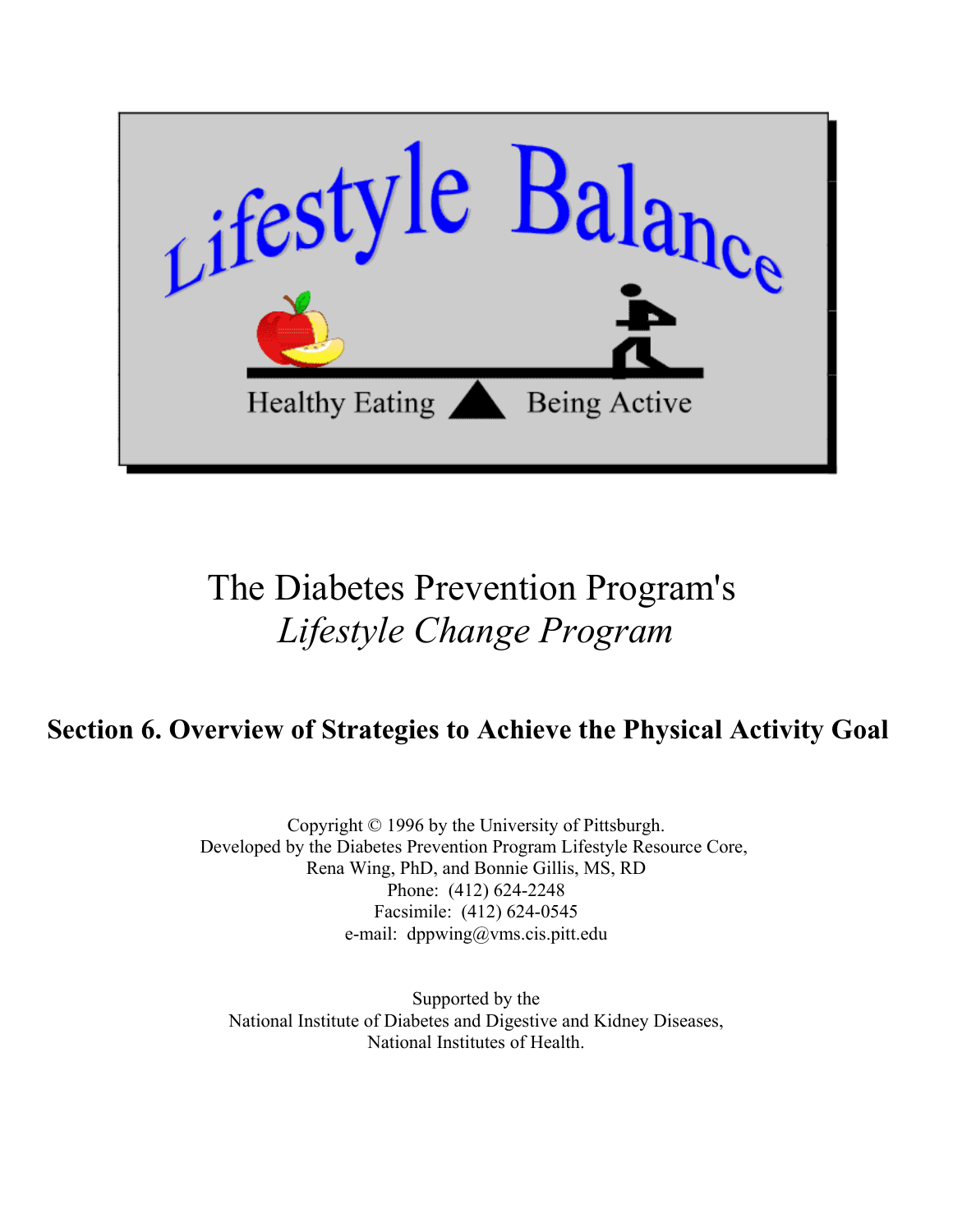# **Section 6. Overview of Strategies to Achieve the Physical Activity Goal**

# **6.1. Achieving the Physical Activity Goal**

Participants are encouraged to achieve the physical activity goal of 700 kilocalories per week (or 2 ½ hours of moderate activity) in a step-wise fashion over a five-week period and then to maintain the goal for the remainder of the study. The five-week period begins with session 1 for those participants who focus on physical activity first and with session 4 for those who focus on losing weight first. During the first week, participants are simply encouraged to do something active on 3 to 4 days per week. On subsequent weeks, the activity level is increased to 60, 90, 120, and finally 150 minutes per week.

If participants do not achieve the physical activity goal within five weeks, they will be encouraged to achieve it as soon as possible thereafter.

## **6.2. Self-monitoring of Physical Activity**

All participants will be instructed to **self-monitor physical activity daily throughout the study.**  For the first 24 weeks participants will be asked to record physical activity in a pocket-sized booklet, entitled "Keeping Track," in which they will also record food intake. After the first 24 weeks, participants will be given monthly calendars on which to record daily physical activity and will be asked to return the completed calendars in person or by mail every month.

Self-monitoring skills will be taught gradually over the first few weeks of the core curriculum, with self-monitoring of physical activity and dietary intake being introduced sequentially depending on which goal the participant chooses to focus on first.

Achievement of the physical activity goal is based solely on participant self-monitoring records (unlike with weight loss, there is no objective measure to verify self-report of physical activity level). Thus it is extremely important that all participants continue to record their activity daily throughout the study and that accurate information be obtained. If physical activity is not increasing as expected, alternate methods of self-monitoring should be used. See the tool box for physical activity for a description of alternate self-monitoring tools and guidelines for using them.

All self-monitoring records will be reviewed by the Case Manager. Summary data will be entered on the DPP Lifestyle Intervention Data Form. The records will be returned to the participant, with written or verbal comments from the Case Manager. The comments should highlight examples of positive changes the participant has made and help the participant address any barriers to physical activity encountered.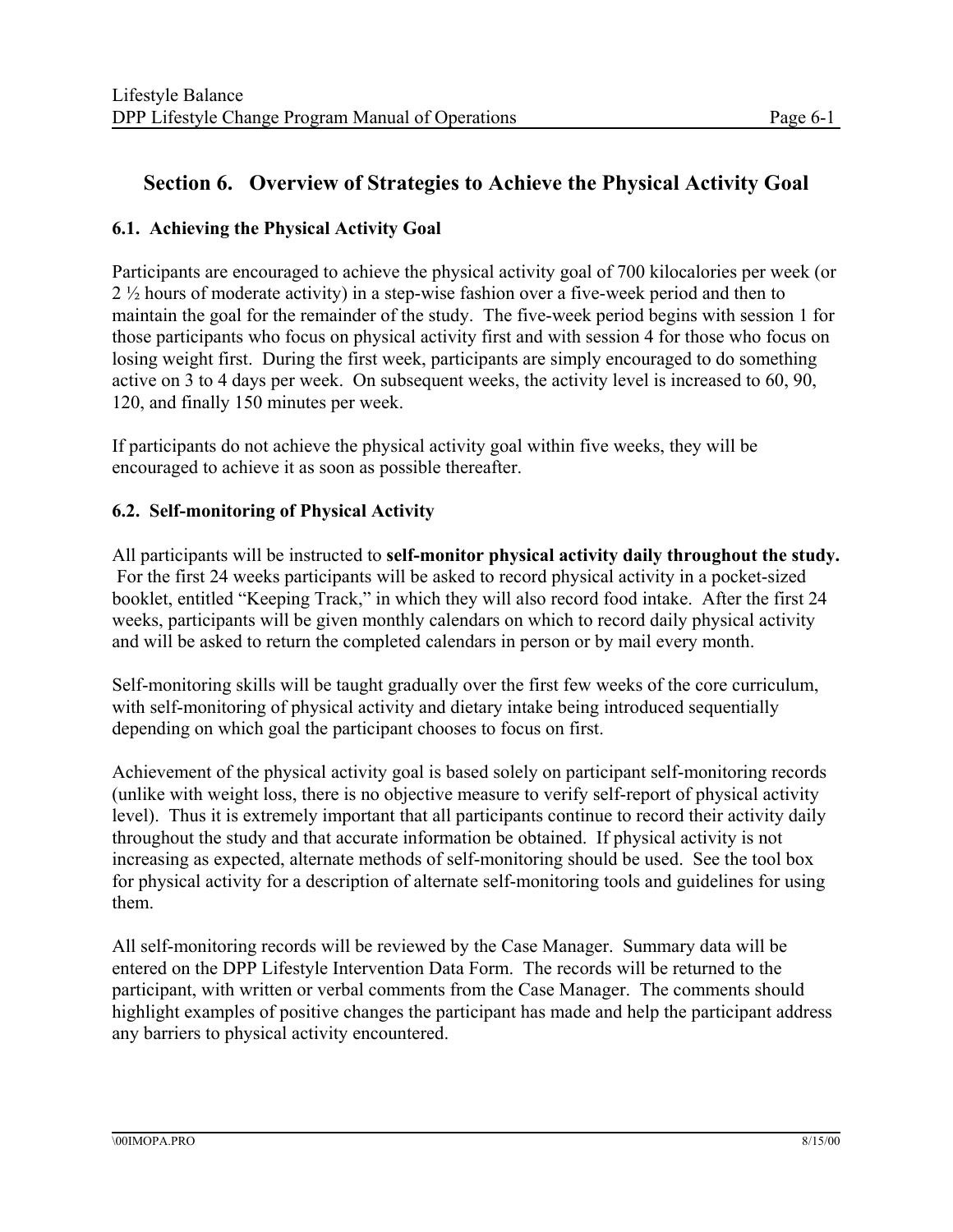## **6.3. Definition and Examples of Moderate Physical Activities**

The intent of the DPP lifestyle intervention is to encourage all types of physical activity. However, depending on the intensity of the activity, more or less than 2 ½ hours of time doing the activity may be required to use 700 kilocalories. We believe that most participants will use walking as their primary type of physical activity. These individuals should be instructed to walk briskly for 2  $\frac{1}{2}$  hours during the week. Other activities that are similar in intensity to brisk walking are shown in Table 6.1; as with brisk walking, participants who do these activities for 2 ½ hours per week will typically expend 700 kilocalories.

#### **Table 6.1. Moderate Physical Activities Usually Equivalent to Brisk Walking**

The following physical activities are usually equivalent in intensity to a brisk walk.

- impact, step aerobics) and the Soccer subset of Soccer
- Bicycle riding (outdoors or on an C Stair Master
- Dancing (square dancing, line Nautilus, etc.) include breaks. diving)
- 
- C Jogging (outdoor, indoor, treadmill) C Volleyball
- 
- 
- Rowing (canoeing) Water Aerobics
- Skating (ice skating, roller skating, rollerblading)
- Aerobic dance (high impact, low Skiing (cross-country, Nordic Track)
	-
	-
	- indoor, stationery bike) <br>
	Strength Training (free weights,
	- dancing) Note: Be careful not to Swimming (laps, snorkeling, scuba
- Hiking **Communist Communist Communist Communist Communist Communist Communist Communist Communist Communist Communist Communist Communist Communist Communist Communist Communist Communist Communist Communist Communist Co** 
	-
- Karate Karate C Walking (outdoor, indoor at mall or • Rope jumping fitness center, treadmill)
	-

Many physical activities may or may not be equivalent to brisk walking, depending on how they are performed by an individual participant. For example, the following activities may be more intense than brisk walking, depending on how they are performed: basketball, squash, handball, and racquetball. On the other hand, the following may be less intense than brisk walking, depending on how they are performed: golf (walking only and carrying or pulling clubs), softball, and baseball. Participants who regularly perform physical activities other than those listed in Table 6.1 should therefore be scheduled for a consultation with the exercise physiologist on staff (or the Lifestyle Coach should contact the LRC, Attention: Andrea Kriska, PhD) to determine the minutes per week necessary to expend 700 kilocalories. In addition, the Case Manager should discuss with each participant in detail the physical activities he or she does or plans to do and evaluate each activity on a case-by-case basis in terms of its application toward the study goal. Participants should *not* be given a list, such as that in Table 6.1., and told that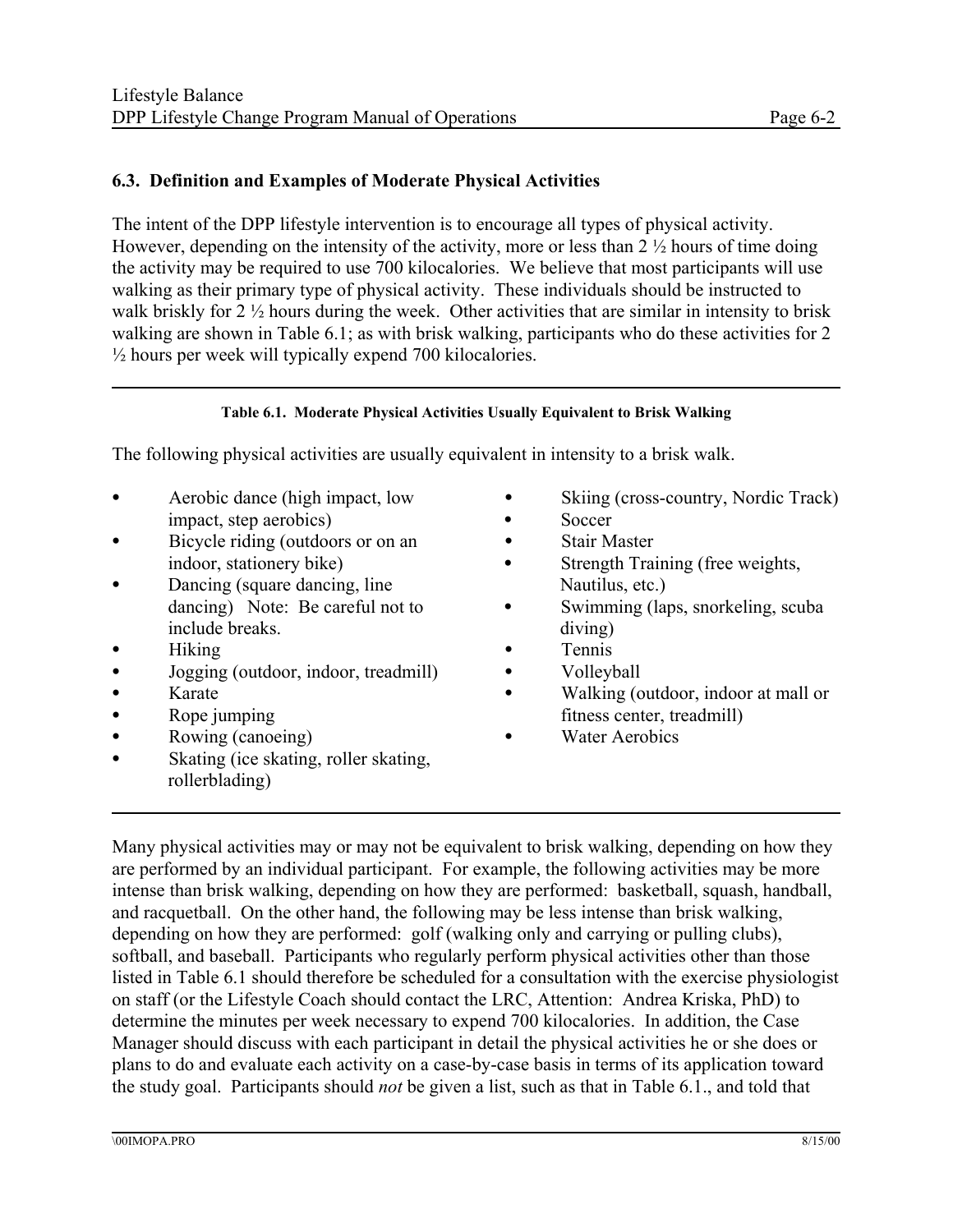these are "acceptable" activities whereas others are not. Rather, participants should discuss their activities with the Case Manager and/or the exercise physiologist available at the local center to identify a way in which the participants can expend at least 700 kilocalories per week in physical activity.

The following general guidelines are provided to help Case Managers judge whether an activity is equivalent to brisk walking:

- The activity should last at least 10 minutes, not including breaks (although some activities such as tennis or jumping rope may involve short "breaks" in the activity).
- For job-related activities, in addition to the above two criteria, the physical activity should comprise at least 50% of the job.

| <b>Equivalent to brisk walking</b>                                                               | Not equivalent to brisk walking                                                                                                                                             |
|--------------------------------------------------------------------------------------------------|-----------------------------------------------------------------------------------------------------------------------------------------------------------------------------|
| Using a gas-powered push mower to mow<br>several acres of lawn with a great deal of<br>exertion. | Using a gas-powered push mower to mow a tiny lawn<br>in five minutes, without much exertion.<br>Using a riding mower to mow several acres of lawn<br>without much exertion. |
| Delivering the mail if 75% of the day is spent<br>walking.                                       | Delivering the mail if 75% of the day is spent driving a<br>truck.                                                                                                          |
| Going to a dance and dancing most of the<br>evening.                                             | Going to a dance and dancing only a few times during<br>the evening. Spending most of the time socializing<br>and watching others dance.                                    |

For example:

Some sports and leisure activities are clearly not equivalent in intensity or duration to brisk walking, such as archery, bowling, fishing, light gardening, and pool. These are to be encouraged as part of an active lifestyle but are not to be applied toward the activity goal. Likewise, other activities, such as light yard work and light housework are to be encouraged as part of an active lifestyle but not self-monitored or applied toward the goal because they usually do not represent a **level of activity equivalent to brisk walking**. The criteria of "equivalent to brisk walking " is used with the rationale that such activities will be most likely to help participants lose weight, lower glucose, and improve cardiovascular risk factors.

Some participants may choose to do more vigorous activities, such as running. In these cases it may be unnecessary to do  $2\frac{1}{2}$  hours of activity to achieve the 700 kilocalorie goal. These cases are expected to occur infrequently and should be discussed with local experts in exercise physiology and with the LRC before making any reductions in the 2 ½ hour goal.

If questions arise about whether a particular activity as performed by a participant may be applied toward the study goal, the Case Manager should write a paragraph describing it in detail, and FAX it to the DPP Lifestyle Resource Core, University of Pittsburgh, Attention: Andrea Kriska, PhD.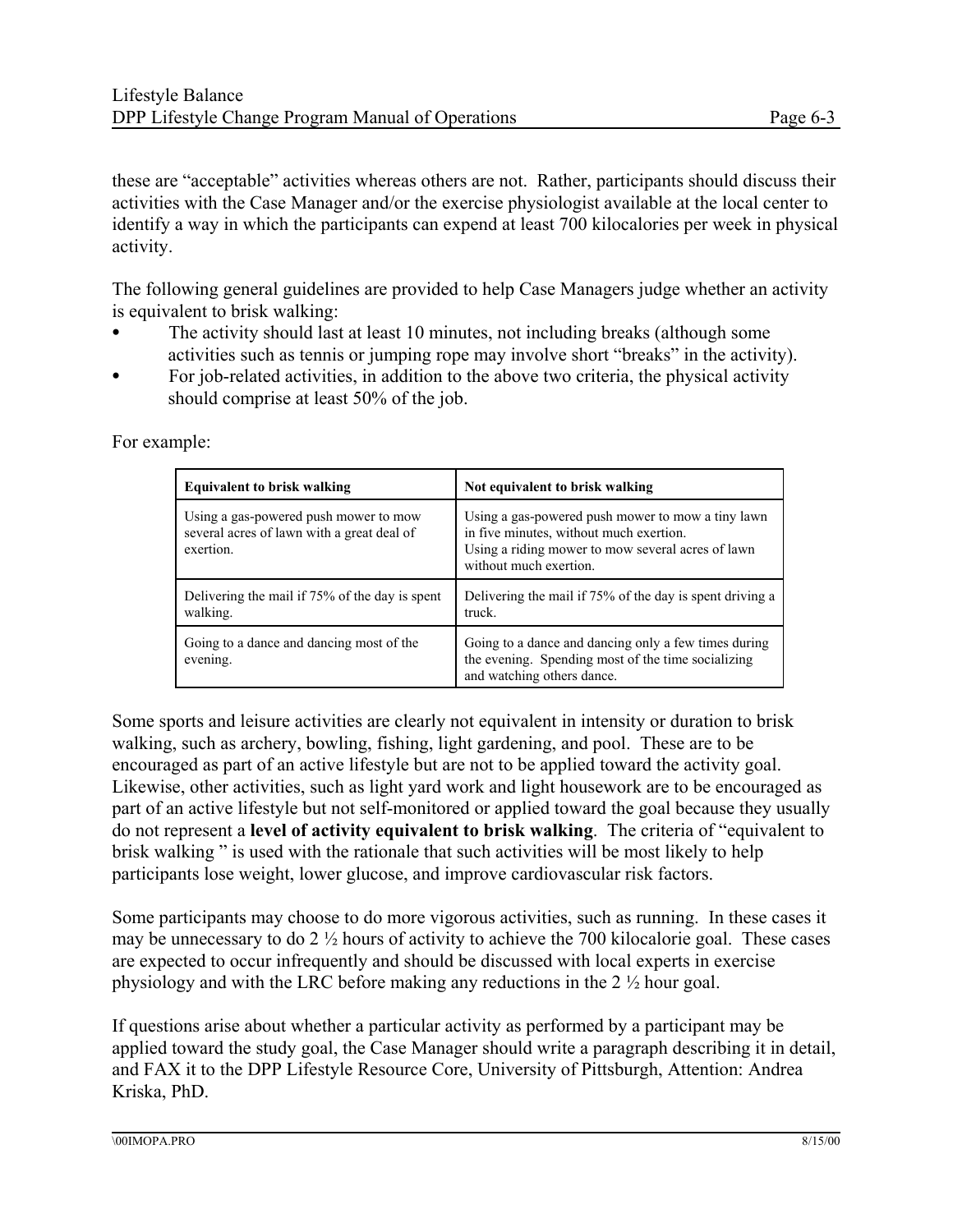# **6.4. Supervised Activity Sessions**

#### **6.4.1 General Guidelines**

Every clinical center must provide supervised physical activity sessions **at least two times per week**. The purpose is to **help participants achieve 150 minutes of physical activity per week.**  Supervised activity sessions also provide group support for exercise and allow for the collection of data, beyond self-report, on participation in exercise.

Lifestyle Coaches should strongly recommend that all participants who can perform at least 30 minutes of continuous, moderate-intensity activity attend the sessions. The goal is for all participants to have the opportunity to give the sessions a "good try," receive hands-on physical activity instruction and encouragement from the session leaders, and meet other participants with whom they can develop support networks for being active. Throughout the study, participants who are having difficulty meeting their exercise goal should in particular be encouraged to attend.

The supervised activity sessions should last about 45 minutes to 1 hour and include a warm-up period, followed by about 30-40 minutes of exercise and a cool-down period. Possible locations include the DPP clinic, malls, parks, gymnasiums, or exercise facilities such as a YMCA or private health club. The types of physical activity may vary and should be tailored to the skills and interests of the participants. It is recommended that at least one session per week involve brisk walking. Other possible types of activities include aerobic dance, resistance training, and step aerobics. The activities offered must be equivalent to brisk walking (see Section 6.3. Definition and Examples of Moderate Physical Activities). Activities not on Table 6.1. should be approved by the Lifestyle Resource Core before being offered as a supervised activity session.

The supervised activity sessions should be scheduled **at times and locations to accommodate as many lifestyle participants as possible.** Centers may need to experiment with various types of activities, times and locations in order to attract more participants. To determine the types of activities to offer and the most convenient times and locations, Coaches may want to periodically survey participants by mail.

Keep in mind the following safety issues:

- If possible, during the activity sessions, considerations should be made for participants of different fitness levels. For example, the leader may need to split his or her time between the slow and fast walkers or consider walking on a track so that a variety of paces can be accommodated. Some centers may have adequate staff to provide more than one leader.
- If the activity session is being held at a remote location with limited access to emergency medical services or a telephone (such as on a hiking trail), the leader should have a cell phone for emergencies and if possible, a First Aid kit with bandages, ace wrap and cold pack for minor injuries.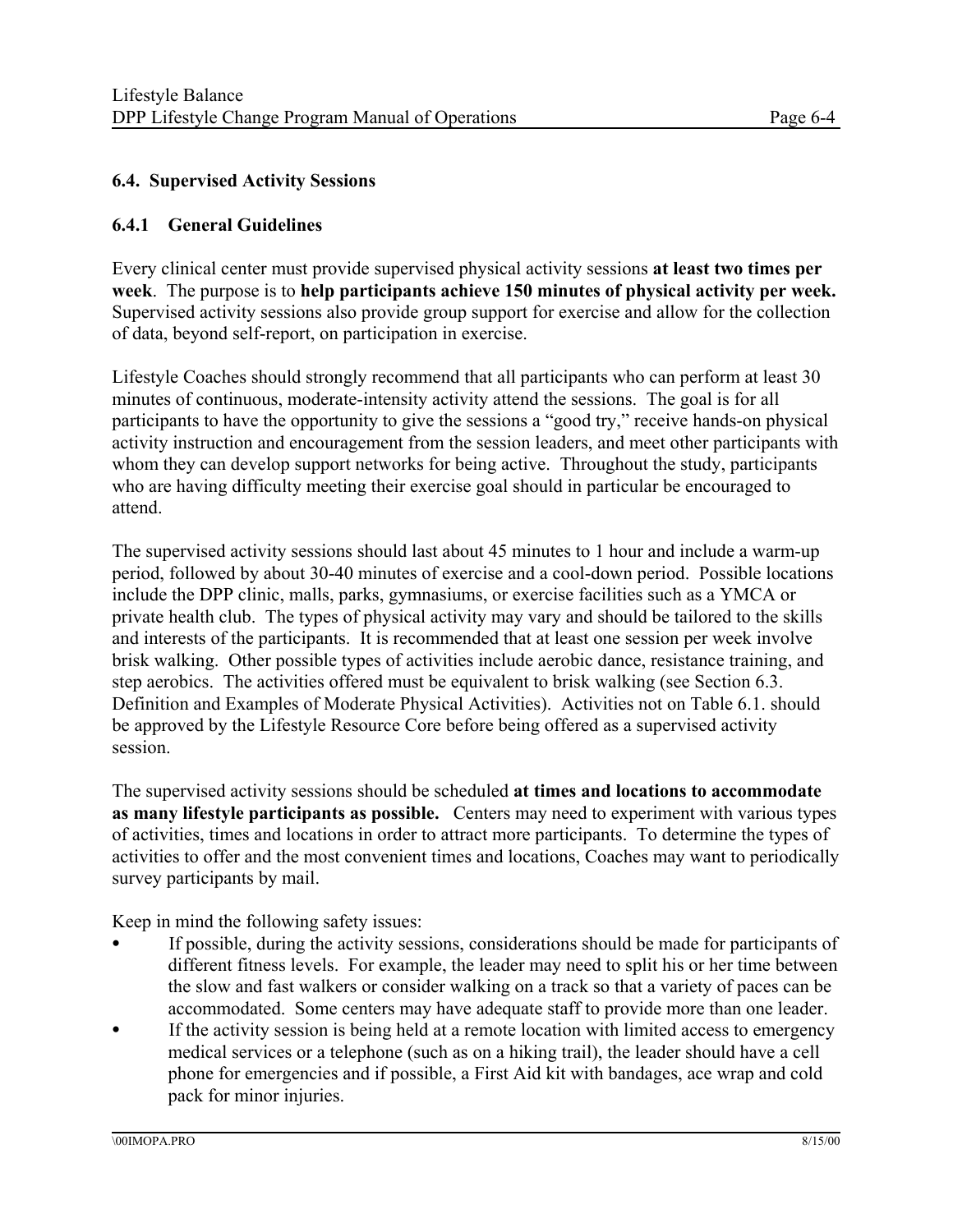Leaders should emphasize hydration during the activity sessions (especially in warmer weather) and should have water available for participants who do not bring water.

In general, it is anticipated that most of the supervised physical activity sessions will be **led by a member of the DPP staff**, such as an exercise physiologist, student, Lifestyle Coach, or trained peer leader. All activity session leaders should be trained in CPR. If your center has difficulty offering the required two sessions per week or has found that these sessions are poorly attended, **you can use an exercise class in the community** (e.g., an aerobics class in a health facility at your university) **provided all three of the following guidelines are followed** (with this caution: use outside exercise classes **to supplement your physical activity intervention; each center should still have an expert in exercise on the DPP staff to guide and support participants and Coaches**):

- 1. Before participants attend the class, **meet with the leader** to evaluate the facility and the nature of the class and explain the purpose of the DPP and the activity goal. For as long as participants attend, contact the leader periodically to check on how the participants are doing. If the class leader changes, meet with the new leader to orient him or her to the DPP and the activity goal.
- 2. **Advertise the class to all lifestyle participants who are at an appropriate fitness level and provide any registration fees** or other costs so that all who want to can attend.
- 3. **Get written documentation from the leader that the participants attended.**

**If any one of the above three guidelines are not followed, the class cannot be considered a supervised activity session**, although it could count toward the participants' self-reported activity minutes.

It is expected that attendance at each activity session will differ. That is, some participants may come to both supervised activity sessions per week; some may come once a week; others may come only on occasion. All patterns of attendance are acceptable. Family members and significant others are welcome to attend as well.

Centers that are having difficulty attracting participants to supervised activity sessions are strongly encouraged to contact the Lifestyle Resource Core for problem solving and support.

# **6.4.2 Models of Supervised Activity Sessions**

The following models illustrate a few of the many possible ways to fulfill the requirement for supervised activity sessions. Other possibilities exist, and some centers use a combination of the following models. If the supervised activity sessions at your center are categorically different than the models below, please call the Lifestyle Resource Core.